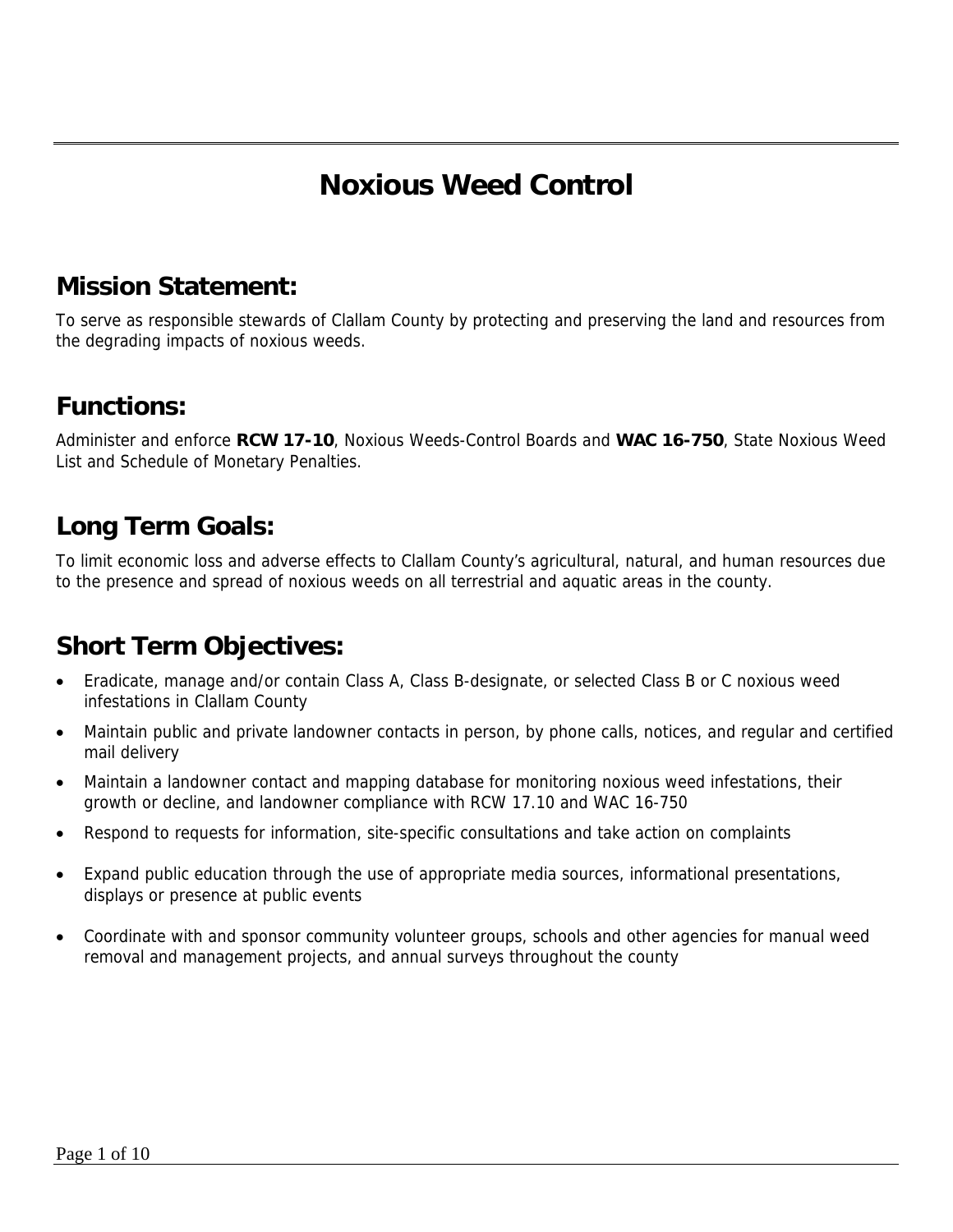## **Accomplishments to in 2009:**

Our accomplishments in 2009 to June 30 can be highlighted in three categories, education, coordination and compliance. They are as follows:

Education

- As of June 2009, the Weed Control Program was involved with **15** public presentations or educational events for very diverse audiences ranging from school children and general public to agency crews or staff and professional land managers. We responded to over **318** requests for information and/or on-site consultations to identify plants or help owners initiate an overall control strategy.
- We maintained a Noxious Weed Demonstration Garden at the Robin Hill County Park. This garden contains not only all our common noxious weeds, but also many of the plants which are frequently mistaken for them. The purpose of the garden is to allow people to see first hand what the weeds look like and to allow the noxious to be compared with their look-a-likes. (Note: Control measures are in place to prevent spread of the weeds.)
- We continued to distribute Weed of the Month posters; each focusing on a different problem weed. These have been distributed and displayed in over 30 different locations--public agencies, non-profit organizations and private businesses—in all parts of the county. These weed of the month posters netted a number of new weed sites this year as homeowners learned that beautiful flowers in their yards were actually noxious weeds.
- New invaders are being discovered annually through routine surveys, volunteer sightings, or through public request for plant identification. In '07, we discovered European hawkweed along Hwy 101, one of very few throughout the state. In '08, we discovered hoary alyssum, the only sites known in western Washington, and were alerted by volunteers about hairy willow herb at Carrie Blake Park, the only site known in Clallam County and on the Olympic Peninsula. This year, garlic mustard was brought in by a concerned citizen after learning about it on a television news report. We alert the public about these and other species through education events but also through the media. We were featured in **8** newspaper articles ranging in topics new invader alerts, biocontrol releases and various on-going weed control projects.
- Our internet site which displays a number of publications and useful links has been accessed **644** times (since January '09) by those who want to identify their noxious weeds and learn how to control them. We continue to work on our webpage which includes an interactive knotweed report form and plan to update available weed control information. **12** knotweed infestations have been reported to date. We responded and treated all reported sites. Our "Weed Catchers" photo gallery, hundreds of local plant pictures collected by a group of Master Gardeners, will be displayed on our website soon.

#### **Coordination**

• **General Program**-During 2009 the Weed Control Program coordinated with or provided technical support, in-kind match, or project supervision for a wide range of major landowners, resource managers or private organizations including Peninsula Trails Coalition, Back Country Horsemen, Merrill and Ring, Washington State Departments of Transportation, Natural Resources, Fish and Wildlife, State Parks and Ecology, Clallam County Streamkeepers, the National Park Service, and the cities of Sequim, Port Angeles and Forks, in addition to many small private landowners. We've also worked closely with every Native American tribe on the Peninsula, such as the Hoh, the Quileute, the Makah, the Elwha, and the Jamestown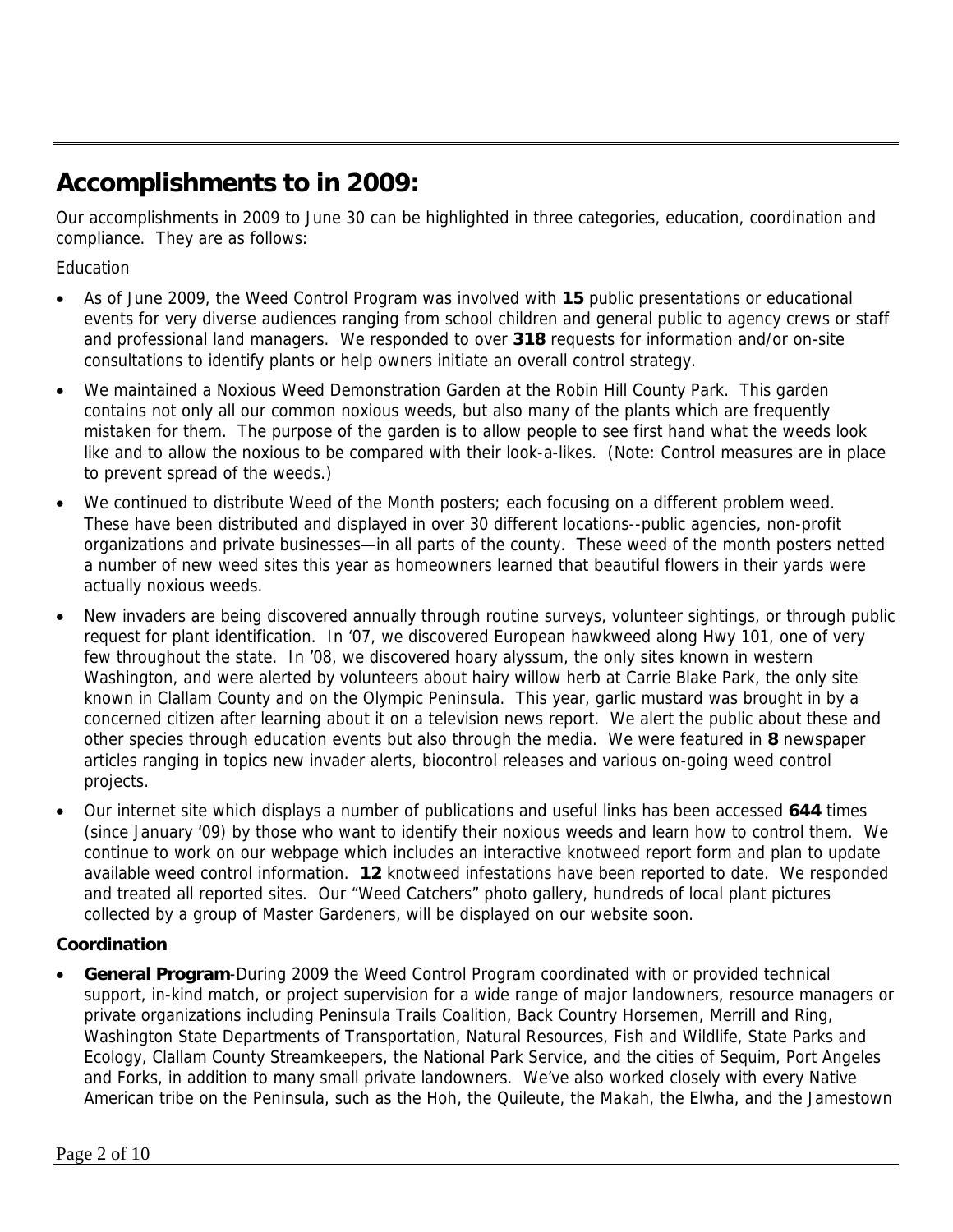S'Klallam to control specific noxious weeds in their respective areas. We helped implement 2009 grants or supported new grant proposals for each of the above mentioned tribes.

- **Lake Sutherland Milfoil Control**-We continue to make progress controlling Eurasian watermilfoil in Lake Sutherland. We coordinate lake-wide weed pull days during the summer. Because of our success over the years, we reduced the number of lake-wide events from three to two. During this year's events, approximately 10 divers and 10 support boats will be teamed together to maintain barriers, document site locations and to scour the entire lake for Eurasian watermilfoil. Lake residents provide lunch for all volunteers. During these sessions, volunteers are expected to contribute over **160** hours (each session) in addition to extensive use of equipment such as power boats, kayaks, SCUBA gear, and food donations. In 2008, the bulk of Eurasian watermilfoil showed up quite late, end of August through November, versus late June and slowing by September. In response, the Lake Steering Committee decided to schedule our community pulls later than usual. Our first community wide pull is scheduled for August  $8<sup>th</sup>$ , and the second for September 12<sup>th</sup>. We conducted **6 other special dive days by June 30<sup>th</sup>**. They included diver training, focus pull days and barrier maintenance projects. Each of these has been attended by 2-3 volunteers. Several seasons ago, we perfected a new, easier to install, and longer lasting, barrier system. Small crews reinstalled new barriers over all previous burlap barriers, a material recommended by DOE which turned out to be ineffective in our lake. We were finally able to cover all dense patches by the end of the next year. (49,830 sq feet). Due to the progress made utilizing the new barriers, all large patches have been eliminated and no new barriers have had to be laid in the last two years. Additionally, volunteers were hand-pulling an estimated 10,000-15,000 sq. ft. infested area at scattered locations around the lake. That area has been greatly reduced. Through June of this year, we surveyed approximately half the lake and found only 56 plants. By the end of July, after an almost complete survey, an additional 98 plants were found, over half in a single location. Put together, the weeds covered less than 100 square feet. Since the program's inception, volunteers have donated well over **7265 hours of time** alone, (since October 2000) at a fraction of the cost of hiring contractors. More importantly, this volunteer-based program has greatly increased community interest in becoming part of a long term solution. The Lake Sutherland Management District, coordinated and managed by the Noxious Weed Control Board and a community based steering committee is in its final year of the original five year life span and has provided stable funding for the volunteer-based milfoil control project. After many meetings, and an extensive canvassing effort, Committee members collected over 115 lake owner signatures requesting the Commissioners to extend the duration and assessment collection for another 5 yrs. Members meet at least five times a year to plan season activities, analyze season performance and make improvements or adaptations with each successive year. We distribute 2 **newsletters** per year to approximately **450 individuals,** including all owners of lake property and those who have volunteered for milfoil control activities. The control program has been highly visible and lake residents have been extremely supportive of continuing work.
- **Olympic Knotweed Working Group**-We continued to provide technical information and other services for the control of knotweed. Additionally we facilitate the efforts of the Olympic Knotweed Working Group which meets biennially to plan and coordinate in the spring, and to share results and experiences in the fall. This group, comprised of tribes, federal, state, and local governments, and private citizens has been working on various knotweed projects, primarily in the west end of the Olympic Peninsula, (in both Jefferson and Clallam Counties). Members from four Olympic counties participate. We received two grants to fund landowner permission coordination for control work on private and public lands for several field crews in conjunction with the Quileute Tribe, Jefferson County Weed Board and 10,000 Years Institute. We secured permits for aquatic herbicide applications to control knotweed in most major river systems in both Jefferson and Clallam Counties. This year crews are retreating the Big, Sol Duc, and Hoko

Page 3 of 10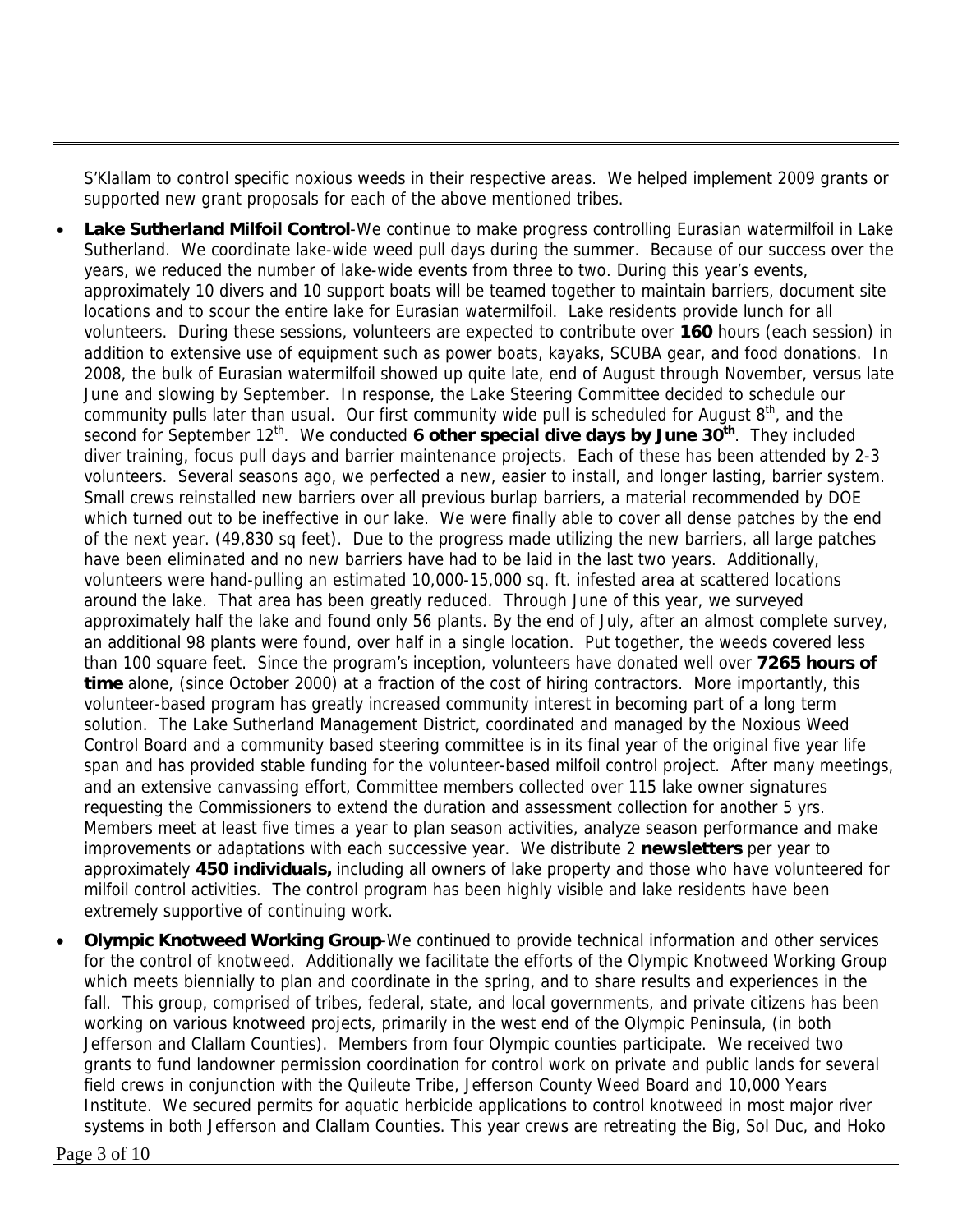Rivers, the Hoko-Ozette Rd, the Pysht, Sekiu, Dosewallips, and Hoh Rivers, Lake, Wisen, Valley, Ennis, Peabody, Snow, Salmon and Spencer Creeks, and the towns of Sekiu, Clallam Bay, Forks, Sapho and Port Angeles. We were able to begin treatment of sites in the Bogachiel, Big and Little Quilcene Rivers. Our grants from the Washington Department of Agriculture and National Forest Service also provided funding for supplies that are being used by the Quilayute, Hoh, Jamestown S'Klallam, and Makah tribes, ONP and FS. We continue to facilitate activities for the many partners within the Olympic Knotweed Working Group and in doing so, leverage many grant sources by effectively pooling our collective resources. To support a pool of professional, licensed applicators, we sponsored a free license credit day that included morning lectures, and hands-on training with applications in the afternoon. A final report of this season's activities will be distributed to granting agencies and presented this fall along with our partner's achievements at an OKWG meeting where participants will also be able to garner needed license credits. We also manage a knotweed database for the Peninsula with the help of the ONP.

- **Washington Wilderness Hay and Mulch program (WWHAM)-**As of 2009, USFS and other agencies require certified weed free hay and straw products for any project on or use of agency land. Bales are often wrapped in a proprietary twine. Prior to 2008, no such product was available in WA. To serve local needs, the Washington State Noxious Weed Control Board launched a pilot weed free hay program that meets North American Weed Management Association standards. This is a standard which is recognized in many western states. County coordinators were trained and licensed to certify local fields in time to meet the 2009 deadline. We were able to certify one Clallam County hay producer last year and plan to do so again. Unfortunately, one grower in Jefferson County who requested inspection, was unable failed to meet minimum requirements. We hope to be more successful this year.
- **Highway Weed Control**-We continued to work closely with the Department of Transportation to control noxious weeds along state highways. We assisted with mapping and surveying noxious weed infestations and created local control prescriptions. In previous years this has led to excellent reductions in major infestations and slowed expansion of new sites. Monitoring of the DOT's treatment of a newly discovered hawkweed last year showed god control, however, another site emerged just east of Lake Crescent. We assisted with both local and regional education and licensing events. We have had to insist on better compliance, which is getting back on schedule. We will continue to conduct our annual "tansy sweep" by removing all visible tansy plants from state highways as that plant is now becoming visible. This task requires multiple trips because mowing practices remove obvious blooming plants, and often we must wait for them to grow back before they are visible once again.
- **Forest Service Title II Program**-We continue coordination of noxious weed control for Jefferson County and US Forest Service lands in both Clallam and Jefferson County with Title II funds. This year, this program funded a field crew to implement the Forest Service Integrated Weed Management Plan and a weed specialist who performs weed control activities within Jefferson County. Supervision and training for field crew emanates from the Clallam office. The crew continues to survey both known and new infestations, controls small infestations, and implements a work plan for herbicide treatments under the 1newly completed Invasive Plant Control EIS. Additionally, the weed specialist addresses landowner complaints and provides on-site consultations for weed identification and control measures within Jefferson County. Survey and control information is updated and entered into NRIS, a national weed data base. This year, money held-over from last year was used to continue the work of an Olympic Correctional Crew who manually removed Scotch broom from 8 large West Peninsula pits, and continued removing plants in highly visible areas of Hwy 101 near Forks. We conducted an herbicide training for WCC crew and other staff requiring WSDA approved-license credits. We produce and distribute an extensive report of weed control activities under Title II to Jefferson and Clallam Commissioners, state legislators and other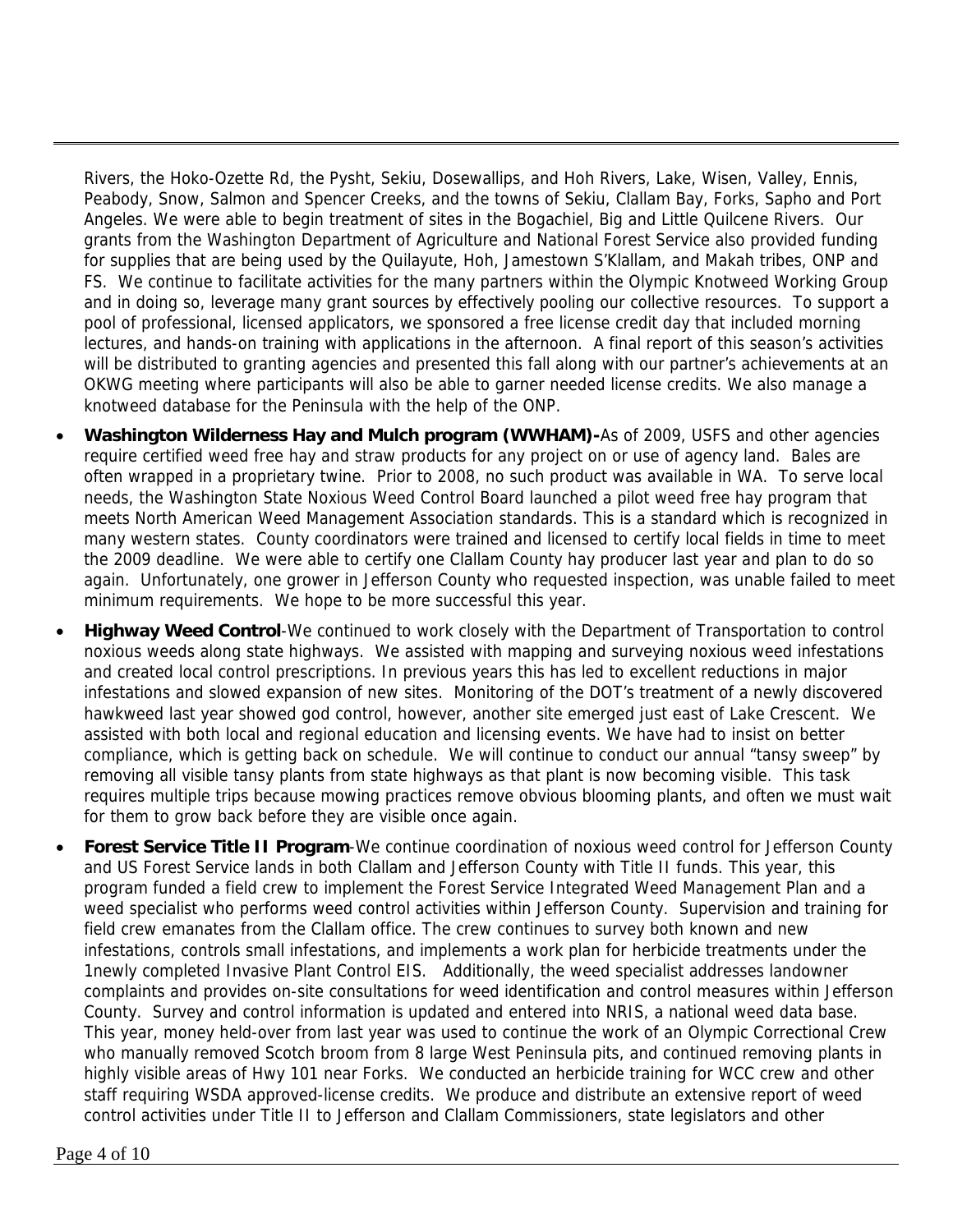interested or involved parties at the end of the treatment season. Funding for 2009 is uncertain; the program has continued with unexpended dollars saved from 2008 and new FS money provided from various programmatic sources.

• **Biocontrol**-We facilitated several biocontrol releases again this year, including insects that suppress meadow knapweed, Scotch broom, tansy, Canada thistle and purple loosestrife. We hope to create nursery sites for tansy flea beetles on two tansy sites in particular, one on the Hoh River, and one in Joyce, where tansy engulfs more than 70 acres. We recently released a special strain of tansy flea beetles that we hope will better endure our wet, cold conditions. Similarly, we hope to establish insects that prey on spotted knapweed in the Carlsborg area. To date three different bugs have been released there. The WSU biocontrol program has provided the insects and services of a specialist free of charge. We continue to periodically monitor these sites to see whether populations are successfully establishing.

#### **Compliance**

- Ongoing monitoring of all weed sites to make sure landowners are in compliance is very important and time consuming. Some sites are visited many times in the course of the year. In previous years our surveys focused on covering all city roads and alleys, in addition to highways and major roadways. But this year we again concentrated on monitoring and getting control of known sites (we survey all major roads and highways two or three times annually). Poison hemlock was a species of particular concern. In addition to our regular road surveys, we made over **400** compliance contacts so far this year. This figure does not include multiple visits made to a single site.
- Our current policy is to make contact with the property owner at the time the weeds are discovered or monitored, if possible, and in some cases help the owner remove the weeds on the spot. Although weeds are completely gone from only a few sites, in general, once a landowner understands the need to control their weeds, compliance is excellent. We noted trouble areas from last year, and sent pre-season letters to encourage landowners to control weeds earlier. The process seems to have helped. Over half the sites had performed weed control before staff arrived to inspected. We continue to focused on personalized follow-up compliance actions-phone calls and in person visits. This method appears to be working well as we have had to send out less than **60** compliance letters so far this year.
- Although DOT crews spray and the county road crews mow roadside weeds, weed control staff often spends several weeks removing weeds, especially tansy ragwort, knapweed and poison hemlock, from over **252 miles** of roadways to ensure a higher level of weed control than the DOT is required to perform. After continual efforts over the past several years, fewer weeds needed removing, reducing staff time spent on this project to about half of that spent in previous years.
- With the assistance of County Park staff, we performed a survey of all Clallam County parks (20, and assisted with required weed control at several.
- Inspecting pits and other soil or gravel stockpiles for weeds is a high priority because these areas are often the source of many new infestations. We are collecting more information about pits and soil stockpiles to increase our ability to monitor these areas.
- We are in the process of updating our database to better detail progress made in controlling weeds overall and to better quantify compliance.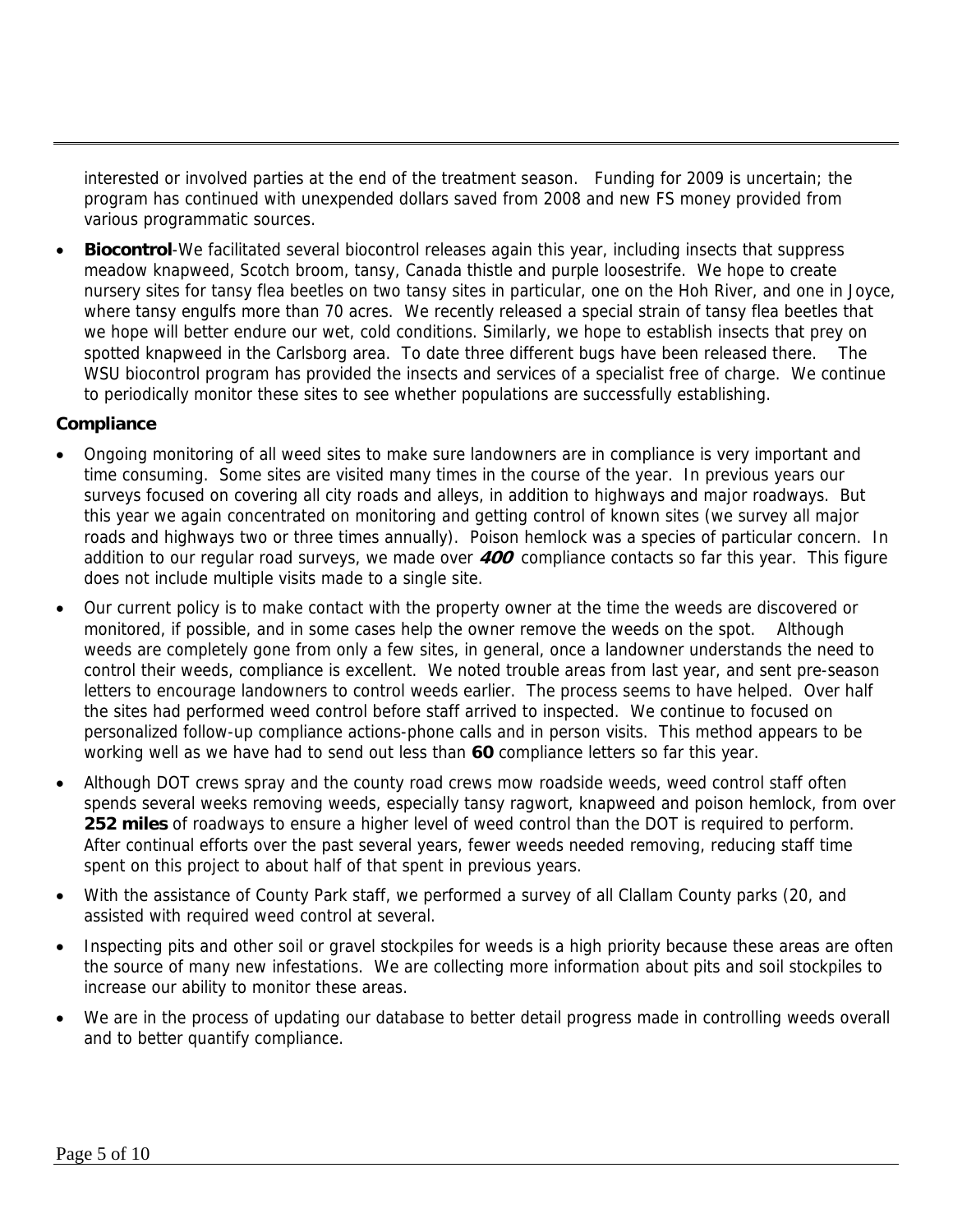# **Performance Indicators:**

|                                                                                              | 2007 Actual                                                                       | 2008 Actual                                                                            | 6/30/09 Actual                                                                                     | 2010<br>Estimate                                  |
|----------------------------------------------------------------------------------------------|-----------------------------------------------------------------------------------|----------------------------------------------------------------------------------------|----------------------------------------------------------------------------------------------------|---------------------------------------------------|
| Formal Landowner Notification                                                                | 20                                                                                | 108                                                                                    | 60                                                                                                 | 75                                                |
| <b>Compliance Checks</b>                                                                     | 350                                                                               | 1025                                                                                   | 400                                                                                                | 600                                               |
| Information requests/ Site visits by<br>landowner request-(in '09 includes internet<br>hits) | 953                                                                               | 662                                                                                    | 962                                                                                                | 600                                               |
| <b>Community Presentations or Events</b>                                                     | 34                                                                                | 35                                                                                     | 15                                                                                                 | 30                                                |
| Weeds removed (directly by staff or efforts<br>coordinated by staff)                         | STAFF--general<br>weed control<br>4,500                                           | STAFF--general<br>weed control<br>6,922                                                | STAFF--general<br>weed control<br>6,091 weeds<br>pulled, approx<br>10 acres<br>sprayed             | STAFF--<br>general weed<br>control 3,000<br>weeds |
|                                                                                              | <b>Projects</b>                                                                   | <b>Projects</b>                                                                        | <b>Projects</b>                                                                                    | <b>Projects</b>                                   |
|                                                                                              | <b>Knotweed</b><br>Control* STAFF<br>-65 river miles,<br>approx. 202<br>acres     | <b>Knotweed</b><br>Control* STAFF<br>-140 river<br>miles,                              | <b>Knotweed</b><br>Control* STAFF<br>-30 river miles,<br>approx. acres<br>currently<br>unavailable | Grant<br>dependent                                |
|                                                                                              | <b>Weed control</b><br>on FS lands*<br>STAFF-approx<br>60 acres                   | <b>Weed control</b><br>on FS lands*<br>STAFF-approx<br>186 acres                       | <b>Weed control</b><br>on FS lands*<br>STAFF-est 65<br>acres                                       |                                                   |
|                                                                                              | Olympic<br>Correctional<br>Crew-375 acres<br>(funded<br>through FS<br>grant)      | Olympic<br>Correctional<br>Crew-approx.<br>75 acres<br>(funded<br>through FS<br>grant) | Olympic<br>Correctional<br>Crew-approx.<br>75 acres<br>(funded<br>through FS<br>grant)             |                                                   |
|                                                                                              | Chain gangs-<br>72,700-county-<br>FS combined.                                    | Chain gangs-<br>24,350-county-<br>FS combined                                          |                                                                                                    |                                                   |
|                                                                                              | WA<br><b>CONSERVATION</b><br>CORPS-approx<br>22 acres<br>(funded by FS<br>grantt) |                                                                                        |                                                                                                    | Lake                                              |
|                                                                                              | Lake                                                                              | Lake                                                                                   | Lake                                                                                               |                                                   |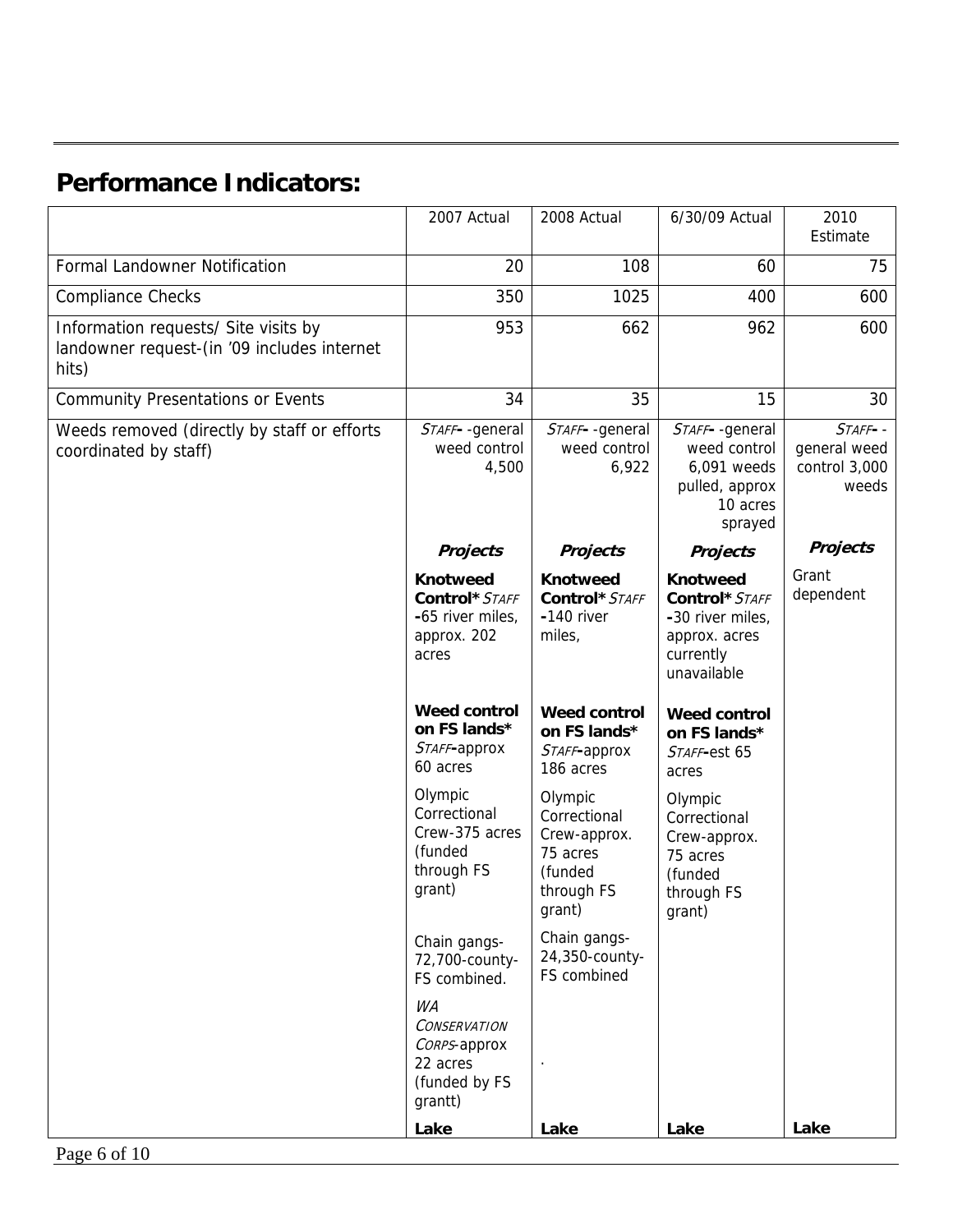| <b>Sutherland</b><br>milfoil<br>control-lake-<br>wide control | Sutherland<br>milfoil<br>control-lake-<br>wide control | Sutherland<br>milfoil<br>control-lake-<br>wide control | <b>Sutherland</b><br>milfoil<br>control-<br>lake-wide<br>control |
|---------------------------------------------------------------|--------------------------------------------------------|--------------------------------------------------------|------------------------------------------------------------------|
| *Contact our<br>office for full<br>project reports.           | *Contact our<br>office for full<br>project reports.    | *Full reports<br>are<br>forthcoming in<br>the fall.    |                                                                  |

## **Workload Indicators:**

|        | 2007 Actual                                                                                                                             | 2008 Actual                                                                              | 6/30/09<br>Actual                                                                                                                                                       | 2010<br>Estimate                                       |
|--------|-----------------------------------------------------------------------------------------------------------------------------------------|------------------------------------------------------------------------------------------|-------------------------------------------------------------------------------------------------------------------------------------------------------------------------|--------------------------------------------------------|
| Grants | LMD #2                                                                                                                                  | LMD #2                                                                                   | LMD #2                                                                                                                                                                  | LMD #2                                                 |
|        | \$17,500                                                                                                                                | \$17,500                                                                                 | \$17,500                                                                                                                                                                | \$19,400                                               |
|        | <b>Title II</b><br>Forest<br><b>Service</b><br>\$94,114<br>(for Clallam<br>& Jefferson)<br>Forest<br><b>Health</b><br><b>Protection</b> | <b>Title II</b><br>Forest<br><b>Service</b><br>\$107,215<br>(for Clallam<br>& Jefferson) | <b>Title II</b><br>Forest<br><b>Service</b><br>\$39,600<br>(remaining<br>from 08),<br>\$27,500<br>new (for<br>Clallam &<br>Jefferson)<br><b>Forest</b><br><b>Health</b> | <b>Title II</b><br>Forest<br><b>Service</b><br>unknown |
|        | <b>Fund</b><br>\$10,000                                                                                                                 |                                                                                          | <b>Protection</b><br><b>Fund</b><br>\$9,400                                                                                                                             |                                                        |
|        | <b>WSDA</b><br><b>Knotweed</b><br>Control<br><b>Fund</b>                                                                                | <b>WSDA</b><br><b>Knotweed</b><br>Control<br><b>Fund</b>                                 | <b>WSDA</b><br><b>Knotweed</b><br>Control<br><b>Fund</b>                                                                                                                |                                                        |
|        | \$35,850<br>plus<br>\$10,000<br>worth of<br>herbicide<br>North<br>Olympic                                                               | \$44,5920<br>plus \$5,000                                                                | \$34,700<br>plus \$5,000                                                                                                                                                |                                                        |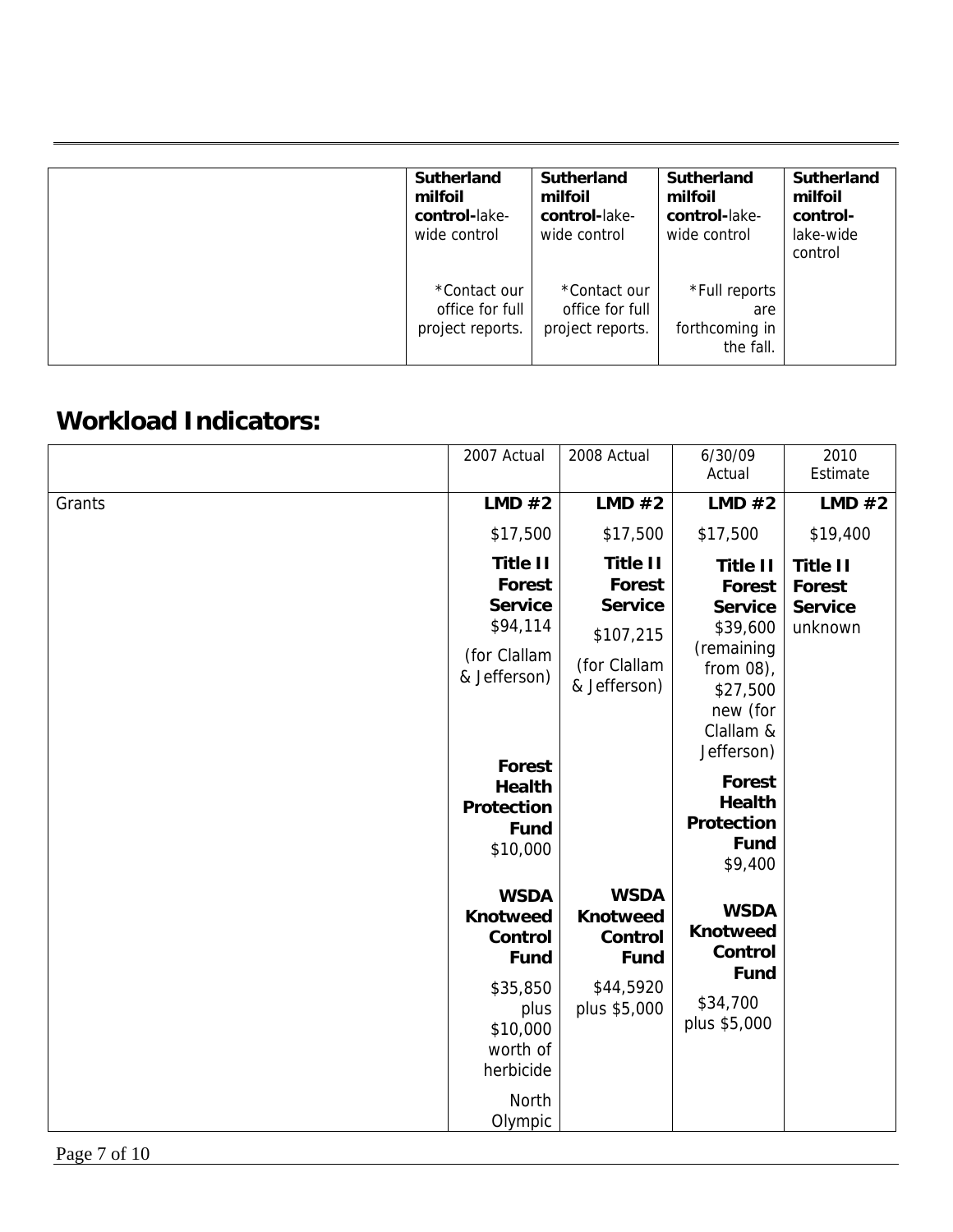|                                                 | Community        |            |            |            |
|-------------------------------------------------|------------------|------------|------------|------------|
|                                                 | Salmon           |            |            |            |
|                                                 | Fund             |            |            |            |
|                                                 |                  |            |            |            |
|                                                 | (Knotweed        |            |            |            |
|                                                 | Control)         |            |            |            |
|                                                 |                  |            |            |            |
|                                                 | \$4,000          |            |            |            |
|                                                 | (final phase)    |            |            |            |
|                                                 | and              |            |            |            |
|                                                 |                  |            |            |            |
|                                                 | reporting)       |            |            |            |
| Number of weed sites to control or monitor on   | 1208/870         | 1305/986   | 1335/986   | 1335/986   |
| county lands/FS lands                           |                  |            |            |            |
|                                                 |                  |            |            |            |
| Road miles to survey including city, county and | 1,500            | 1,500      | 1,500      | 1,500      |
| state highway. Does not include alleys, private |                  |            |            |            |
| roads and acreage.                              | (estimate        | (estimate  | (estimate  | (estimate  |
|                                                 | including        | including  | including  | including  |
|                                                 | <b>Jefferson</b> | Jefferson  | Jefferson  | Jefferson  |
|                                                 | County and       | County and | County and | County and |
|                                                 | Forest           | Forest     | Forest     | Forest     |
|                                                 | Service          | Service    | Service    | Service    |
|                                                 | Roads)           | Roads)     | Roads)     | Roads)     |
|                                                 |                  |            |            |            |

# **Staffing Level:**

|                              | 2007 Actual | 2008 Actual | 6/30/09<br>Actual | 2010 Budget |
|------------------------------|-------------|-------------|-------------------|-------------|
| <b>Full Time Equivalents</b> | 3.02        | 3.44        | .53               | . 49، ،     |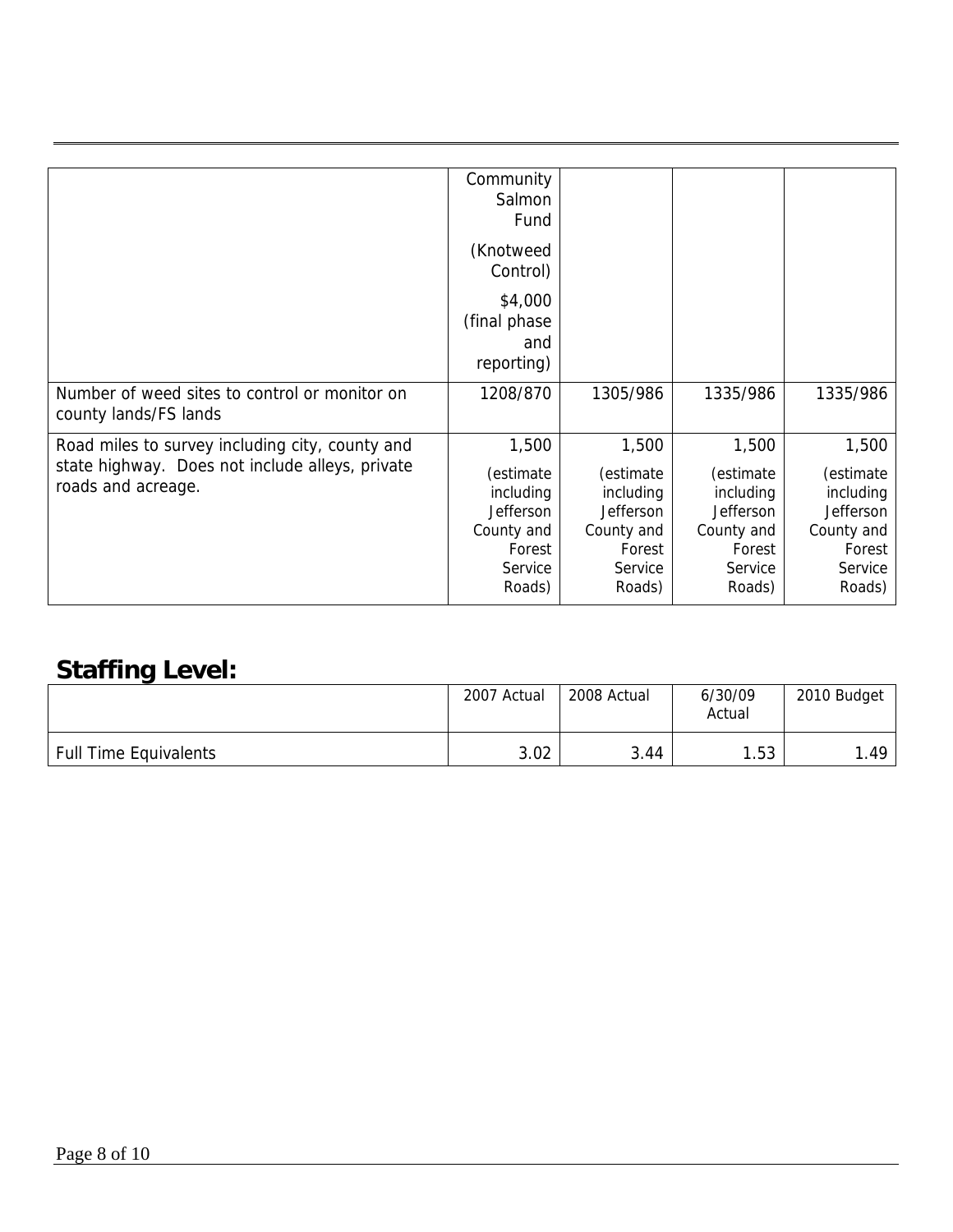# **Operating Budget**

### **Revenues:**

|                                       | 2007 Actual | 2008 Actual | 6/30/09<br>Actual | 2010 Budget |
|---------------------------------------|-------------|-------------|-------------------|-------------|
| Beginning Fund Balance                | 63,524      | 83,723      | 109,122           | 109,122     |
| Taxes                                 | 87,490      | 87,517      | 56,115            | 89,399      |
| Licenses and Permits                  |             |             |                   |             |
| Intergovernmental Revenues            | 99,283      | 112,133     | 70,053            | 2,649       |
| <b>Charges for Goods and Services</b> | 7,531       | 7,154       | 350               | 10,333      |
| <b>Fines and Forfeits</b>             |             |             |                   |             |
| <b>Miscellaneous Revenues</b>         | 3180        | 1,205       |                   |             |
| <b>Nonrevenues</b>                    |             |             |                   |             |
| <b>Other Financing Sources</b>        |             | 0           |                   | 17,500      |
| <b>TOTAL</b>                          | \$261,180   | \$291,906   | \$235,640         | \$229,003   |

# **Expenditures:**

|                                        | 2007 Actual | 2008 Actual | 6/30/09<br>Actual | 2010 Budget |
|----------------------------------------|-------------|-------------|-------------------|-------------|
| Salaries and Wages                     | 92,341      | 108,471     | 60,283            | 72,528      |
| <b>Personnel Benefits</b>              | 21,137      | 27,973      | 15,294            | 20,454      |
| <b>Supplies</b>                        | 6,932       | 5,875       | 4,943             | 4,700       |
| Other Services and Charges             | 24,473      | 21,473      | 16,054            | 7,488       |
| <b>Intergovernmental Services</b>      | 0           | 0           | $\Omega$          | 0           |
| <b>Interfund Payments for Services</b> | 33,952      | 18,992      | 16,609            | 31,483      |
| Capital Outlay                         | $\Omega$    | 0           | $\Omega$          | O           |
| <b>Ending Fund Balance</b>             | 82,173      | 109,122     | 122,457           | 92,350      |
| <b>TOTAL</b>                           | \$261,008   | \$291,906   | \$235,640         | \$229,003   |